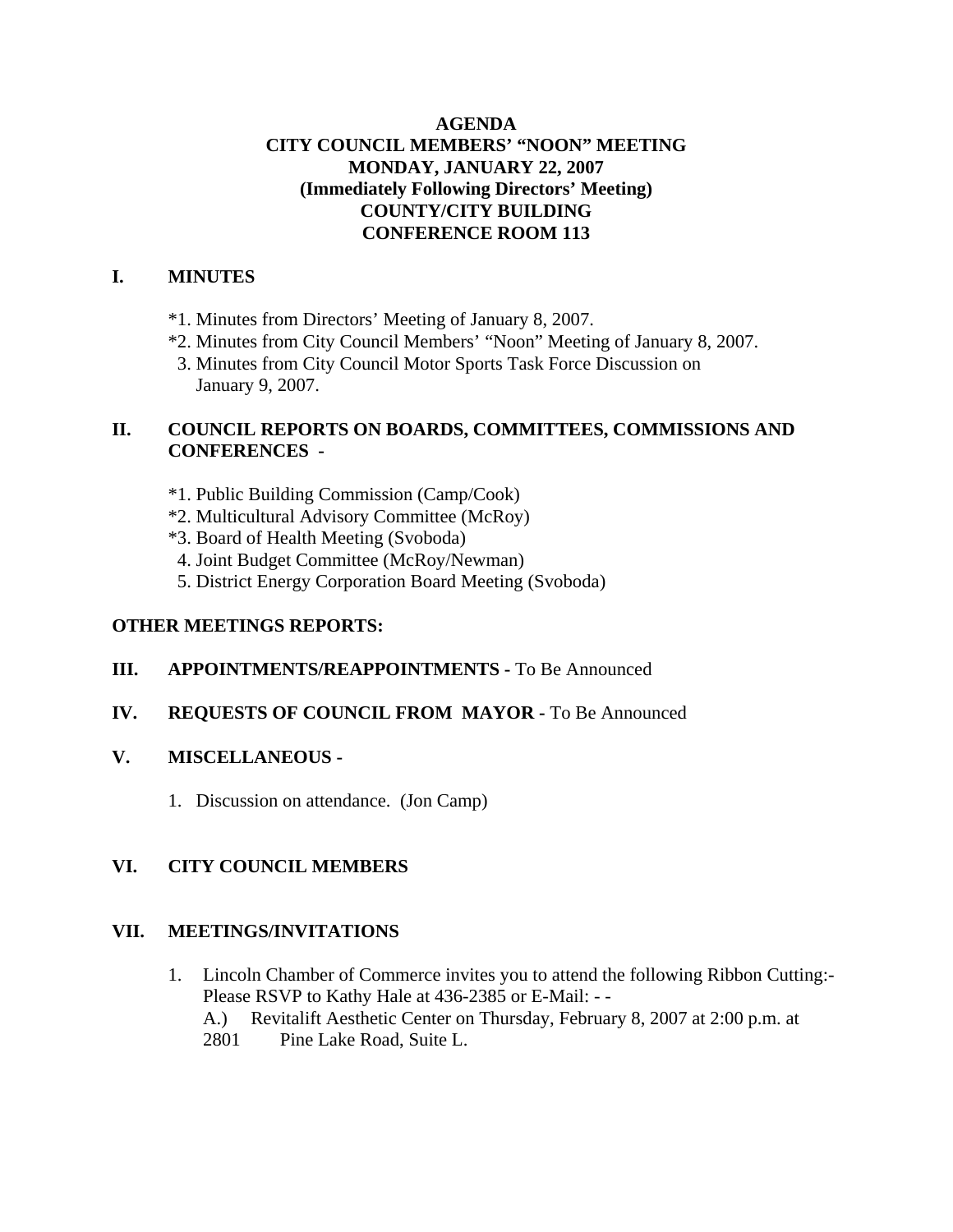- 2. University of Nebraska Campus Consensus Meeting, hosted by ASUN Two Meetings with similar content have been scheduled for your ease of attendance: On Tuesday, January 30, 2007 at 7:00 p.m.; and Wednesday, February 7, 2007 at 5:00 p.m. - The meetings will be held in the Union on City Campus - RSVP by Jan.  $19<sup>th</sup>$  by Email - (See E-Mail Invitation)
- 3. 2007 Nebraska Leadership Prayer Breakfast on Friday, February 16, 2007 at the Cornhusker Hotel - Doors open at 6:30 a.m.; Breakfast at 7:00 a.m. - Cost \$20 each - Please RSVP - (See Invitation)
- 4. Heart of the Matter Friendship Home's 7<sup>th</sup> Annual Donor Recognition Luncheon on Wednesday, February 7, 2007 from 11:30 a.m. to 1:00 p.m. at Chez Hay, 210 North  $14<sup>th</sup> Street$  - Tickets Cost \$25.00 each - RSVP by Jan.  $26<sup>th</sup>$  to Bre at 434-0169 or by E-Mail - (See Invitation)
- 5. Special Olympics Nebraska Polar Plunge on Saturday, February 24, 2007 at Holmes Lake - (See E-Mail Invitation)

# **VIII. ADJOURNMENT**

### **\*HELD OVER FROM JANUARY 15, 2007.**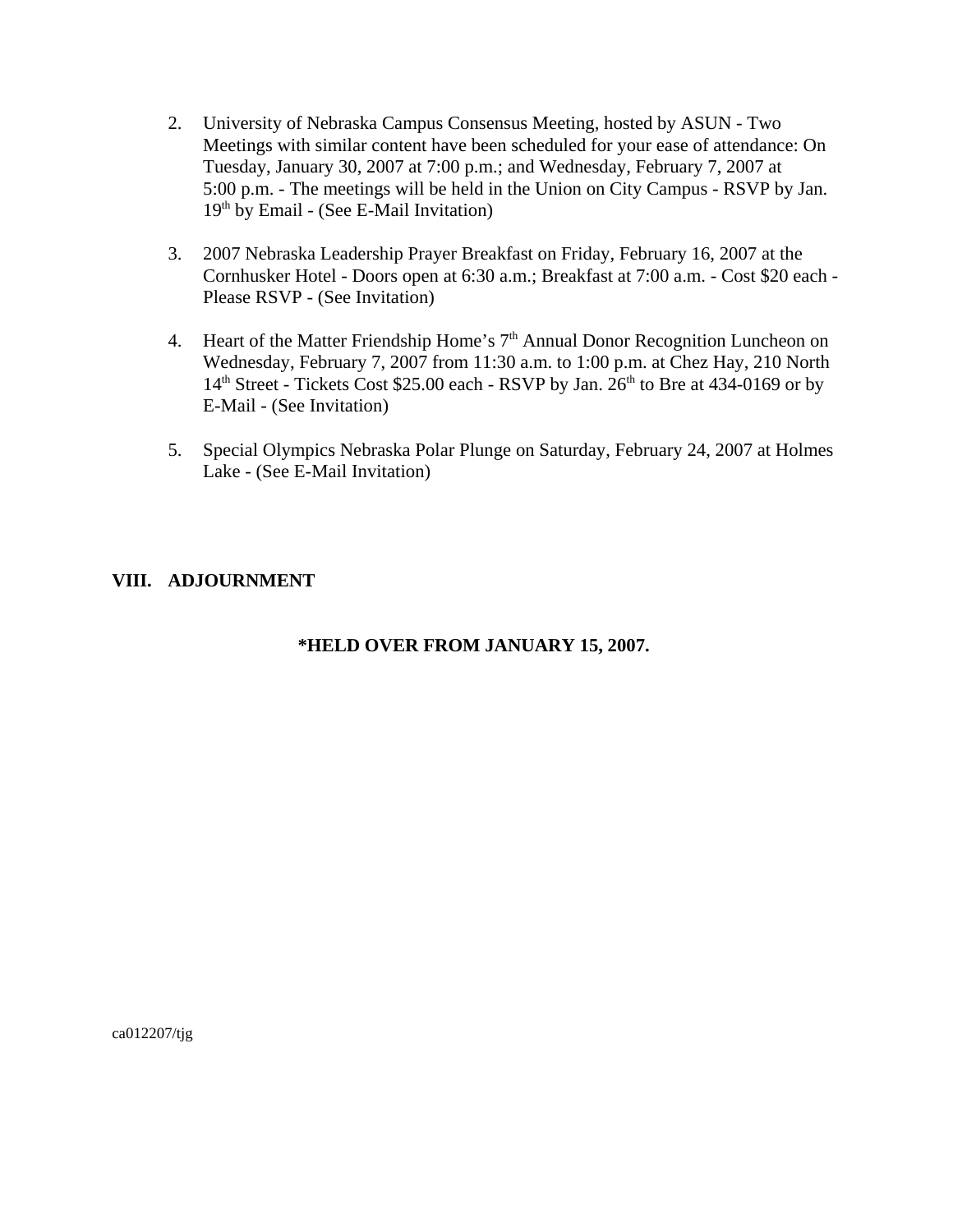#### **MINUTES CITY COUNCIL MEMBERS' "NOON" MEETING MONDAY, JANUARY 22, 2007 (Immediately Following Directors' Meeting) COUNTY/CITY BUILDING CONFERENCE ROOM 113**

**Council Members Present:** Patte Newman, Chair; Dan Marvin, Vice-Chair; Jonathan Cook, Robin Eschliman, Annette McRoy, Ken Svoboda, Jon Camp.

**Others Present:** Mark Bowen, Ann Harrell, Mayor's Office; Dana Roper, City Attorney; Tammy Grammer, City Council Staff; and Deena Winter, Lincoln Journal Star Representative. Meeting convened at 11:35 a.m.

Location Announcement of the Nebraska Open Meetings Act: A Copy of the Nebraska Open Meetings Act is Located on the Wall at the Rear of this Room

# **I. MINUTES**

- \*1. Minutes from Directors' Meeting of January 8, 2007.
- \*2. Minutes from City Council Members' "Noon" Meeting of January 8, 2007.
- 3. Minutes from City Council Motor Sports Task Force Discussion on January 9, 2007.

Chair Patte Newman, by acclamation of the Chair, approved the minutes. No objections.

### **II. COUNCIL REPORTS ON BOARDS, COMMITTEES, COMMISSIONS AND CONFERENCES**

### \*1. **Public Building Commission** (Camp/Cook)

Camp reported discussion centered on the Art Railing display, with Gonzolas obtaining pricing and location in the building. He also stated the Health Department had minor change orders on Court House Plaza, which the District Energy Corporation will again review.

Cook reported the PBC discussed standards and bid approval for the Hall of Justice x-ray equipment. The committee gave preliminary approval and noted the Sheriff's Department possibly didn't go through proper bidding process. Purchasing Agent Mejer then brought a number of bids in order to obtain the best deal. The Sheriff's Department made recommendation to go with a California company for the baggage scanner and a local company for the walk through metal detector. Cook said the ultimate decision was to go with the California company for both the baggage scanner and walk through metal detector, with maintenance agreement added to head off maintenance charges in the future.

McRoy added it had come to her attention that the scanners had not reached their complete life usage and wondered if it could be moved to the County/City Building. She understood that often times people go to the wrong building, through the scanner, and then realize they're in the wrong building. McRoy stated we'd be surprised about certain items which come in the County/City Building. Cook said it would be a possibility of using the old one at other locations, possibly this building. He added once you enter this building, and if it is the wrong location, you can't get into the Hall of Justice without going through the scanner.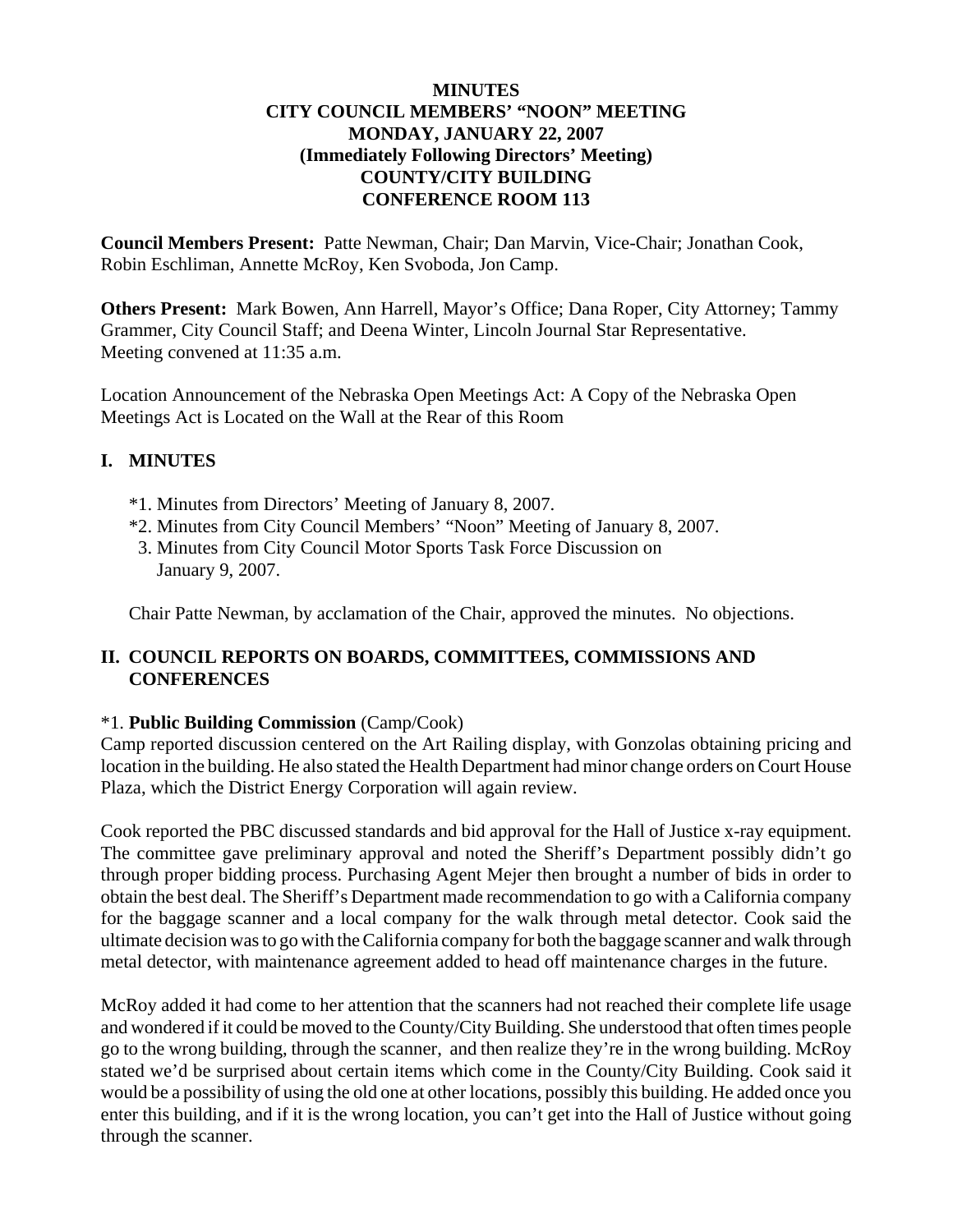Camp commented this raises a valid issue of do we secure this building, adding it would be an expense, which may be high. McRoy said her information was from a person with law enforcement who had concerns about lack of security for this building, and thought possibly we could utilize the scanner. Cook stated it would not go to a landfill if it works, but used at a location where a detector is needed. They had not discussed this building but would bring the topic up, adding interest has indicated keeping this building welcoming to the public and not looking like a secure building, such as court rooms are.

Camp said McRoy brought up a sensitive subject and if we present at the Public Building Commission would like to hear if other colleagues have concerns. Svoboda, Newman and Marvin indicated they had no concerns. McRoy said she would advise the Council is not concerned. Camp said it will be presented correctly and it's not the Council is not moved, but other concerns. McRoy replied she realizes the cost.

Cook stated there is a possibility the State will buy the Woodman Building, which would mean they may want out of certain leases with us, possibly the 233 Building, and also thought there was another location they rent from us where they could consolidate offices. This would not affect the K Street Building. Cook said the Omaha Public Building Commission keeps bringing forward legislation to change the Public Building Commission Law, and in the past have tried to pay the fifth Commissioner, which doesn't excite us. This time they left that out but are asking that the fifth Commissioner be someone from the County, apparently some controversy of Douglas versus Sarpy County. Also, they want a majority of the elected Building Commissioners selecting, rather than all four agreeing. This has never been an issue for us and we figure this didn't look like problematic legislation.

### \*2. **Multicultural Advisory Committee** (McRoy) - McRoy unable to attend.

#### \*3. **Board of Health Meeting** (Svoboda)

Svoboda stated for almost every year he can recall there's been at least one animal control issue. A few weeks ago changes were proposed to the Board of Health from the Animal Control Advisory Committee. The most controversial was allowing kennels, boarding kennels, inside the city limits. Svoboda stated eight individuals, mostly from privately owned kennels inside the county, testified in support of/and against. Svoboda said the Health Department feels the need to act rather quickly as a couple kennels are close enough to the city limits that with some annexation agreements, over the next four to five years, we'll have to deal with the issue.

Svoboda stated this comes on the heels of a proposal forwarded by Camp Bow-Wow, which is a national organization who would like to have a franchise in Lincoln. They are in Omaha and would like a boarding kennel operation inside the city limits. Svoboda stated the Board of Health's problem is the question of does it pose a health risk? Our assessment is it does not pose a public health risk because of the fact veterinarians are currently allowed to board animals inside city limits, being exempt from our ordinance under state law. Svoboda added the consideration now is we're probably assuming there's a few hundred individual kennels, which might be used as private boarding kennels, by veterinarians. He added there is one in southeast Lincoln doing a fairly significant expansion, allowing an additional 50 animals at the location. Svoboda stated the Health Department figures it is more a land use issue than it should be a public health issue. We have been kenneling in the City of Lincoln, just under the disguise of exempt veterinarians. Svoboda said they are looking from a standpoint of how to protect private kennel operations on the fringe of the City now, which will be annexed at some time.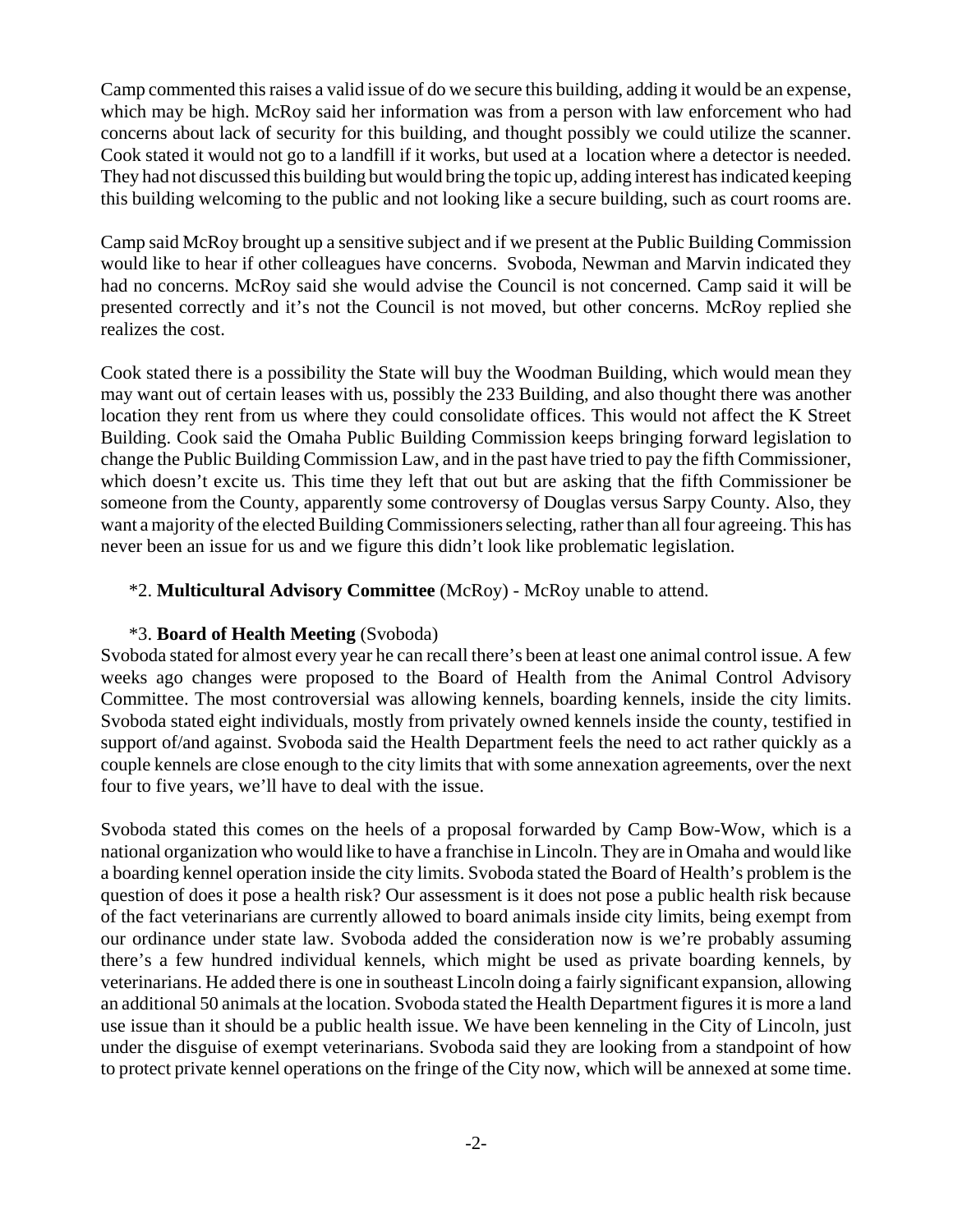Marvin wondered if Camp Bow-Wow was in the city limits of Omaha, Svoboda replied affirmatively. Marvin stated he knew Wilderness Kennels was close to Saltillo Road, asking what happens when annexed in? Would they be grandfathered? Svoboda replied they would be grandfathered in the nonconforming, but some kennels have significant land available. Anderson, on the north side of Lincoln, would probably be the first annexed. Svoboda stated they have 18 acres and without this ordinance pretty much land locked, no way he's ever going to be able to change the land use, and because of the changes he's made avoids the non-conforming. Marvin asked if non-conforming, and wanting to expand the operation, and annexed in, he wouldn't be able to? Svoboda answered he also wouldn't be able to subdivide and sell any of his land for any other use.

Cook stated the portion of his land he continues to use for the kennels would remain grandfathered, and if he chose to expand an operation there's a special permit specifically for expanding non-conforming units. We would have to approve it, but it would be a case by case.

Svoboda stated the Board of Health is simply saying there is no public health risk for having animals boarded, dogs and cats mainly, in the City of Lincoln, as they already exist through a number of veterinarians. Marvin asked if we annex an area, what the appropriate zone would be? Svoboda answered they would be "I's" and some limitations on "H". He thought the area of interest to Camp Bow-Wow was the Highway 2 area, where the Humane Society was talking about expanding. Eschliman asked if Camp Bow-Wow would be willing to change their use from boarding to animal control? Svoboda replied if and when would put out for bid, but is a private issue and they would have to deal with it then.

McRoy asked if this was passed by the Board of Health? Svoboda replied not yet, will be on the February  $12<sup>th</sup>$  Board meeting. Svoboda stated he's trying to impress the Board that a number of individuals, including at least one veterinarian, stated this is a competition issue, and is trying to impress on the Board their responsibility is to recognize as a public health issue, not as competition or land use. McRoy read that Krout has an ordinance going to the Land Commission. Svoboda stated it is the land use Camp Bow-Wow, but we would have to pass this ordinance first, as the City Council, to allow kennel operations within City limits, within certain zoning. McRoy questioned when it could come forward with Svoboda replying they didn't know at this time.

Newman asked when the City takes over acreages, and people have horses, we tell them they cannot have a horse, but are they grandfathered in? Svoboda replied until approximately 10 years ago there were horses boarded around 33<sup>rd</sup> and 37<sup>th</sup> Streets, and there are still horses being boarded at Pine Lake. Newman stated she thought there were ordinances. Svoboda said they're trying to deal with this from a public health standpoint, and when it gets to the land use issue is when we'll deal with noise. But from a public health standpoint do not recognize there is one. We'll see what the Board of Health says. Camp asked what the original rationale was on allowing veterinarians to have kennels in the city, versus others? Svoboda answered they are licensed and inspected by the State.

McRoy asked what percentage of business was veterinarian medical services versus boarding kennel usage? Are they running a kennel, or a veterinarian medical service? Svoboda said the question, which was brought up at the Board of Health meeting, would be are they boarding the animals based on medical issues? With the answer being in some cases yes, but in a lot of cases, no. He added the one expanding in Southeast Lincoln will be for private boarding. McRoy reiterated the question, just boarding? Svoboda said it would probably depend on the veterinarian for what percentage of the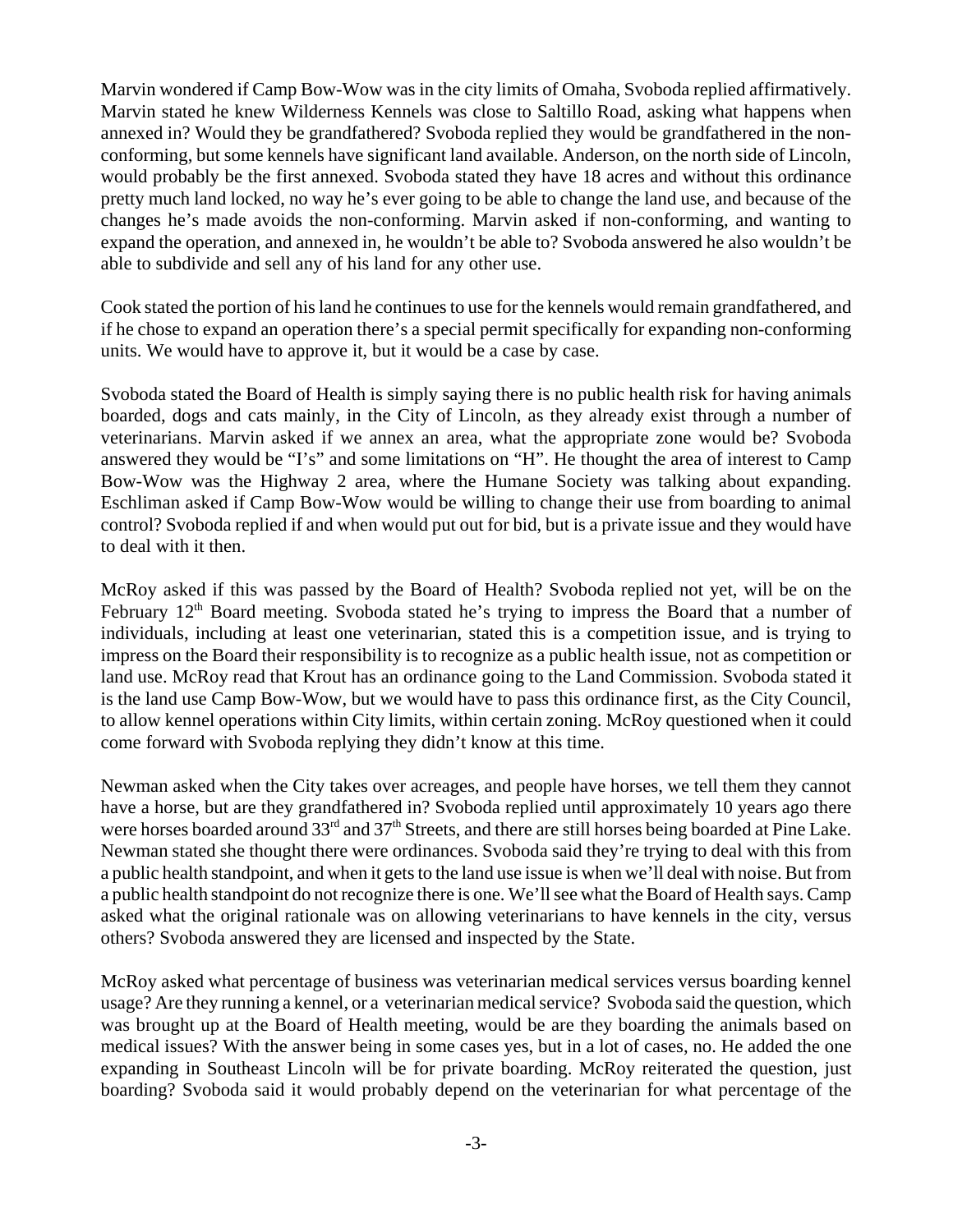business is annual, and on boarding how much is medical. We could get into the whole issue, as we did with the smoking ban. Svoboda asked how much is it up to this body to suggest what is fair and equitable? Newman asked if the State only has one person, statewide, doing the inspections? Svoboda replied yes, adding it is very minimal. McRoy wants to keep appraised as she's been already lobbied by people.

### 4. **Joint Budget Committee** (McRoy/Newman)

Newman reported discussions included the United Way, who raised their highest amount ever, a 4.3 percent increase over last year, amounting to roughly 5.27 million. She stated they also talked about the Boys and Girls Clubs again. She was questioned of what would be the problem with a group coming in and offering after school programs at \$20 per year. Apparently the problem is a lot of federal funding to set up the first year, and then funding is dropped the second year when they go to local authorities to replace the funds. Newman stated if we have well established CLC's now they would be vying for the same money once the federal funding stops. She said it's not a matter of when/or if they come in, it's a matter of when they're going to come.

Newman stated as everyone probably knows we have a great domestic violence program and Bob Moyer is running the Family Violence Council. They will be on their own, and will get their final 501C3, staying in the same location. She added now they are a drain on LMEP.

Newman addressed a newspaper article, the Head Start Program. Before Cedars, the Lincoln Action Program was the fiscal agent for Cedars, and now taking over. Newman said Cedars reported six sites scattered through the city with the Lincoln Action Program planning on 1 site at 13<sup>th</sup> and Arapahoe, and discussion of problems transferring children to the one site. Marvin questioned the location. Newman replied the strip mall, Indian Village, which is on a bus line but questionable for small children. McRoy asked if the child care center in the Centrium is Cedar's? Newman said the large one is North Woods at  $22<sup>nd</sup>$  and Y. Cedars is continuing but we'll see what happens.

Newman stated the last discussion was on the National Standards for Interpreters, also discussed at a Common Meeting. A vote was taken not to support the Standards, as brought forward, but support the concept of National Standards for Medical Interpretation.

Newman stated a motion was unanimously supported. The County Board will vote, and the City Council should vote, unless we would like Boesch to explain more. Newman believes there is a huge difference between endorsing the particular standard and saying we support the concept. The difference is saying we need a standard for medical interpretation, but gold plated standards, putting the bar high, is what we aspire to? Newman asked if a motion or resolution should come forward stating specifics? Eschliman stated do a resolution, and we can have Boesch back. Camp asked if we knew of the County Board's intentions? Newman believes they probably will do the same. Two county board members were present and they voted the same.

Eschliman asked if it's the belief we have enough interpreters to be choosy? Newman said that is the problem, these are the standards, plus understanding Boesch's theory of setting the bar high, it is written if they're unavailable you can default down. Newman said her problem is the fact we have 58 languages, and yes it is a problem to address, but thinks we need option to fall back on non-interpreters if we have no one else. Eschliman asked if the standard precludes using someone else? Newman stated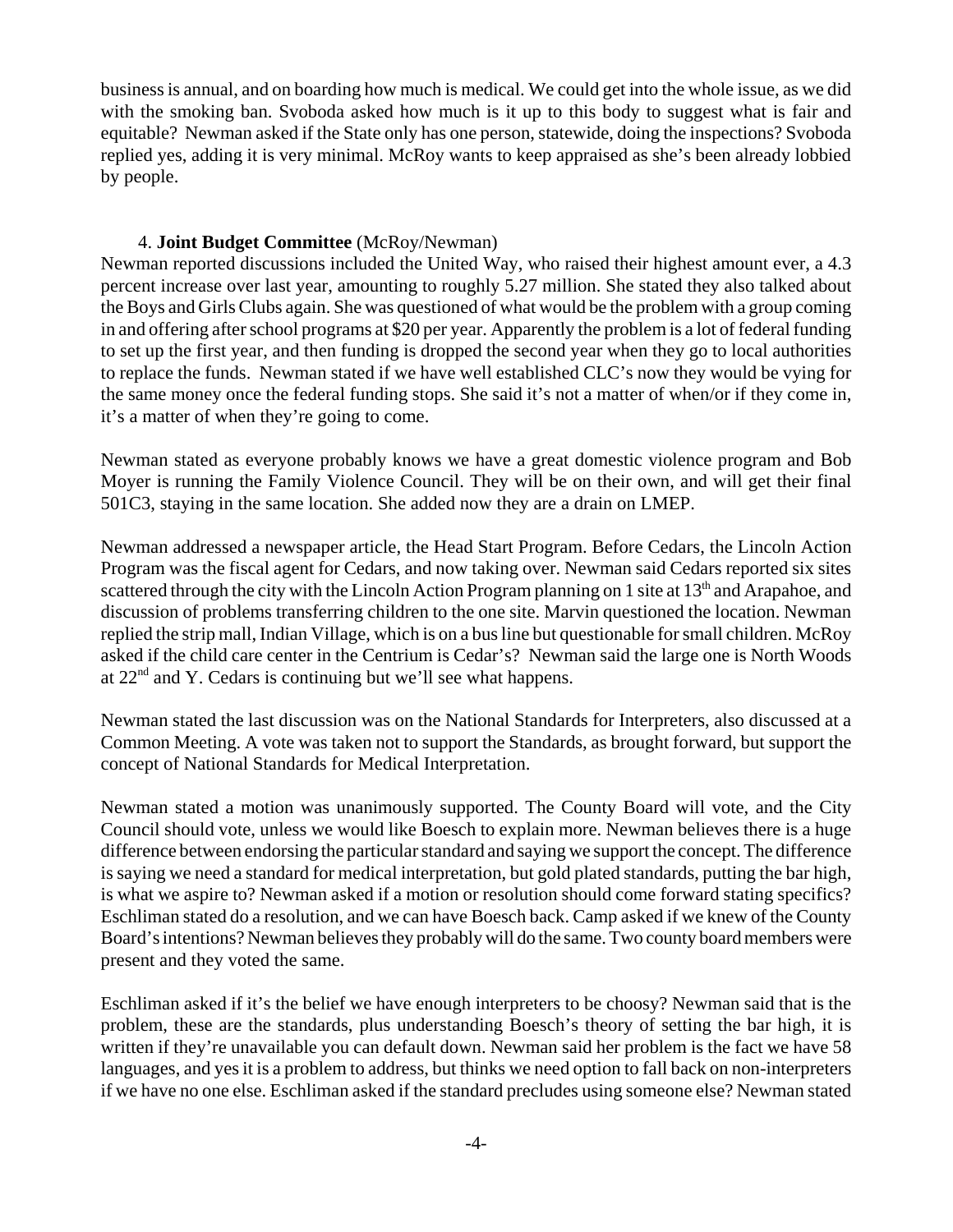Boesch said the default mechanism is there, but Newman thinks the bar is too high. Marvin said the JBC adopted the concept. Newman added a standard is needed, and is up to the State to decide the standard , still do we want a resolution to come forward?

Camp said he just wants it very minimal, to support the concept, encouragement. Newman said the real problem is that we don't want medical facilities turning away patients because they can't interpret. Could work both ways, if you don't have the professional interpreter versus the janitor coming in. Svoboda asked if they could this through a letter, versus going through a resolution?

Harrell said the discussion at the meeting, with County Board members, was each body would vote individually. She stated if this body is not going to follow the path, there may need to be further discussions with the County Board. Svoboda said his understanding is to draft a letter, signed by each of us, and not going through the resolution process. If the County wants something different then they're a separate entity. Camp agreed saying we're trying to do the possible best but there are 58 languages. Marvin stated he thought the Council had an understanding with the County Board to take through the JBC, and come to an agreement, and then vote. Newman will talk to the County Board chair. Svoboda said we can do a vote here, supporting the letter, just as easily as a resolution. Cook said it has to be written, the letter or the resolution, and he would leave it to the chair to discuss with the County chair, as it is appropriate.

#### 5. **District Energy Corporation Board Meeting** (Svoboda)

Svoboda reported the mission accomplished.

#### **OTHER MEETINGS REPORTS:**

Newman asked about I-80? Svoboda stated they would meet on the first with a Legislative Breakfast Reception, at the State Capitol Building, inviting all the Senators.

### **III. APPOINTMENTS/REAPPOINTMENTS**

Bowen stated nothing to report.

### **IV. REQUESTS OF COUNCIL FROM MAYOR**

Bowen said as a status report everyone received a copy of the draft of Legislative agenda items for the State. We have narrowed it down, as there were 705 bills introduced. On the resolutions we have been going through, and believe there may be 50, or so, which will require some action, but have not finished all 705 bills. Bowen said for particular items will give everyone an updated sheet, updated version, which will be much shorter and it will the bills identified that we are going to specifically support. These will be connected to our items of interest, meaning fewer taxes, opportunities for local tools to enhance the development of tourism. Bowen said there are specifics regarding public process and the location of the State, we'd like to avoid, plus the recent security information regarding our water system. The City Council will receive next week.

#### **MARK BOWEN**

No other comments.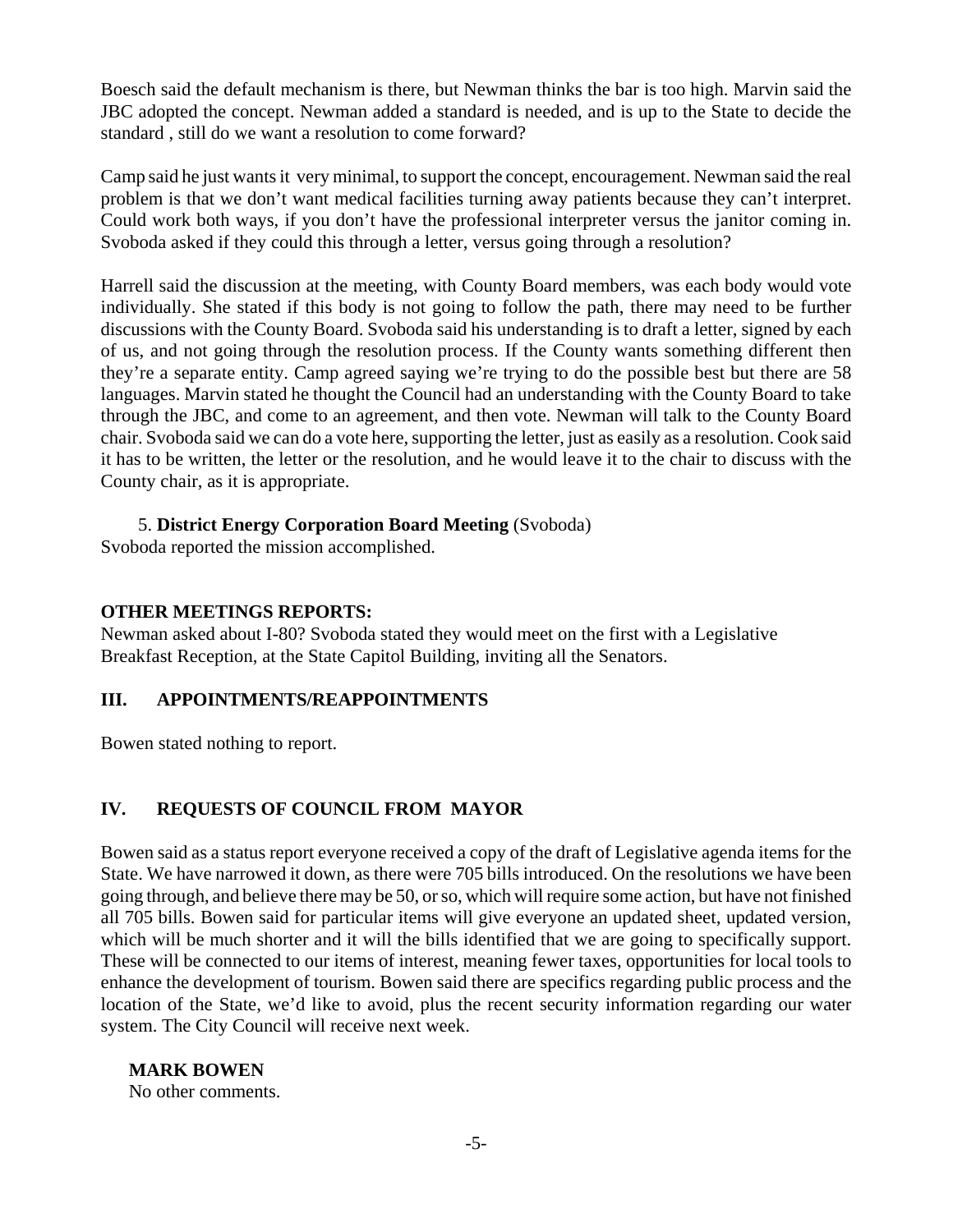### **DARL NAUMANN**

Naumann asked if the Council had read the stories about Pfizer, and their changes? He stated Pfizer announced their animal operations will not change. McRoy thought the articles mentioned the CEO would announce Monday with Marvin adding he read and sent on to interested parties.

#### **ANN HARRELL**

No comments.

#### **DANA ROPER, City Attorney**

No comments.

#### **V. MISCELLANEOUS -**

1. Discussion on Attendance. (Camp)

Camp said he constructively brings this topic up as we have a numerous meetings and if we are a part of these it behooves us to try and attend. He noticed at the last joint meeting there were two absent, with very valid reasons but wanted to bring the up discussion of our attendance. Marvin stated at the Super Commons we outdid the School Board with Camp adding then we're holding our own.

# **VI. CITY COUNCIL MEMBERS**

## **JON CAMP**

Camp said with Eschliman going on a business trip is there a desire to hold off the vote? Svoboda said he would like to ask the bodies if there is a chance for compromise with the private sector paying for part. He understands there's a deadline of the 29<sup>th</sup>, but if posed to the two property owners, or the property owner in the contract, maybe they'd be willing to delay the closing date for one week?

McRoy said there is a substantial difference between the assessment and the city's cost, if we pay. A difference of line items cost of some line items being \$38,0000 at one time but when the City pays it's \$17,000, and is not right of way. Bowen said regarding the width of the road, it was going to be built to a commercial standard, commercial nature in area, then to set off to the side, to create the district, decided to keep at residential, and so is one part. Saving money with the sales not included in the sales cost.

Cook said actually could be very complicated, how much tax payer subsidy is appropriated. In a circumstance like this don't know, but also a question, because we've already formed the assessment district, and are waiting for petitions, if they have a trigger, a resolution to construct, that assessment district assumes certain costs. What would happen if there were radically different ideas of what costs would be, possibly assessed? How would it work into the created assessment district? Do we make any change? Roper replied he would check, as he thinks we're just creating a district and going in and building. Cook asked if it would just be a Board of Equalization issue, ultimately with Roper replying yes. Cook stated they decide who gets assessed and who has to pay a subsidy.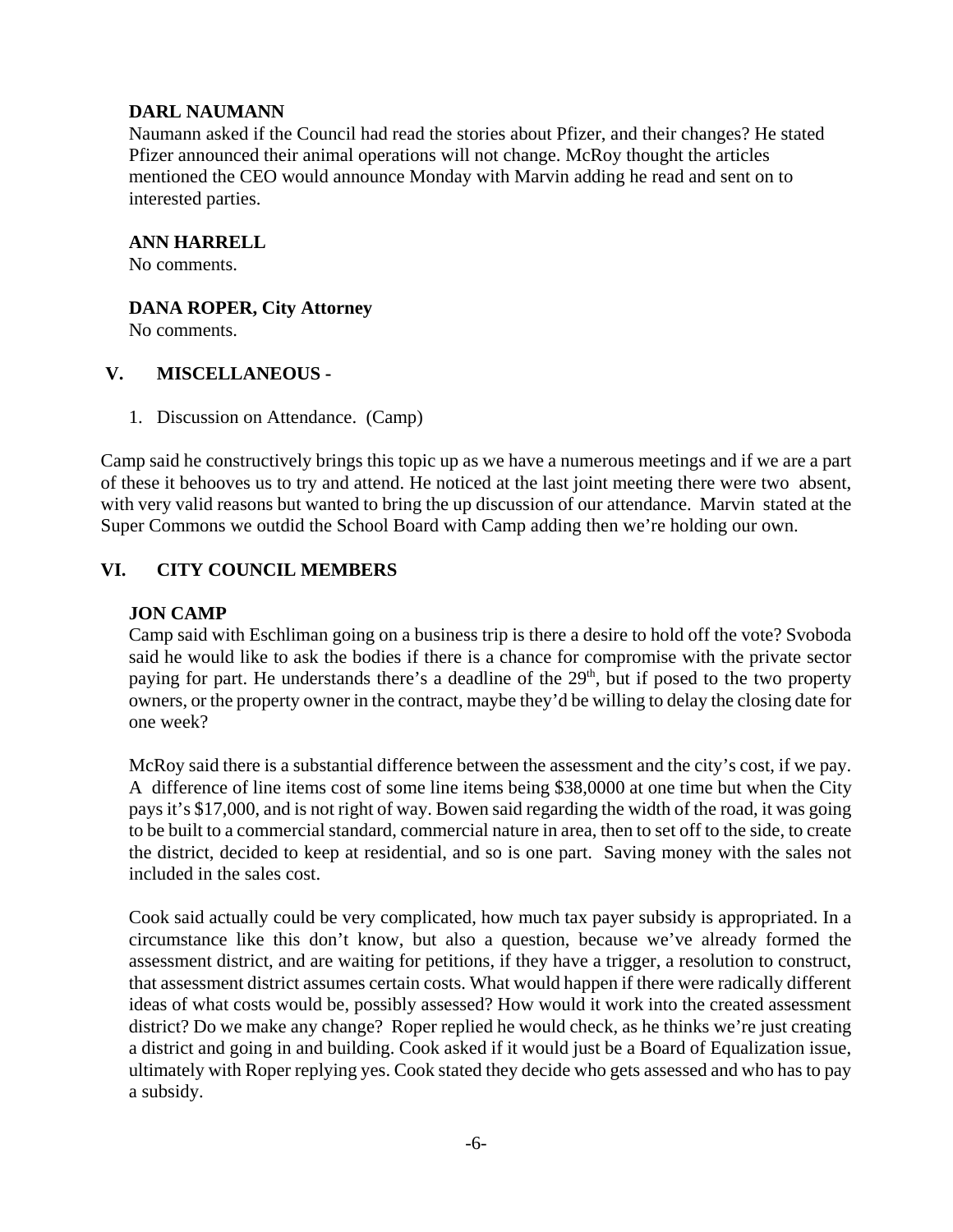Bowen ask Svoboda regarding normal costs, could he explain? Svoboda said they'll discuss today in the public hearing but as described last week the normal costs were in the 125 to 250 dollar range depending on land acquisition costs and size of the roadway. Svoboda asked if they would be willing to pay even up to the top side, or a little bit beyond? The answer was he didn't think his clients would be opposed to doing this. So talking in the \$250/\$300 per front foot range and if that is what it takes in order to get an agreement, and move forward, having shared costs, then possibly it is the more appropriate way.

Marvin addressed Roper, saying when this was talked about a month ago, at Doane, he heard with the assessment district everybody has legal recourse to appeal to a court, saying they didn't get a special benefit and don't want in, or their benefit is specific and want to be able to get relief. Is that true? Roper replied affirmatively. Marvin said he's willing to explore other options, but with what the parties have they could have signed on the original assessment district and said the price of front footage is ridiculous and would not pay but that they would sign in and then litigate, having legal resources where they could go before a judge and argue, and let the judge decide.

Svoboda thinks it would be more recognized if the deal could be struck before litigation, as you may spend as much on litigation as on the assessment. Marvin said it seems to have been a course they could have had, and Doane was willing to go that route, and they didn't want to. Figured some people moved out, at 250, and would have been able to claim the lot, etc. Doesn't know how to assess how much the drainage way was a public benefit or how much was a private benefit. Don't know how to allocate this cost.

Svoboda said there's recognition this being recognized as a potential circulator road, to keep traffic off of continued congestion on 48<sup>th</sup> Street, so a public benefit, but private property owners shouldn't have to pay, and is obviously an assessment and benefit to the citizens of Lincoln.

Camp said his concern is the use of most of the 2 million dollars estate redefined for this. Would rather let go of the 2 million we had, and TIF, and all other financing. Should look at the allocating map, as he thought TIF often goes to streets. Suddenly pushed the bounds of TIF. Camp stated if they want to do that we could put the ball in their court and say we made this offer, this amount and reallocated, the dispute by 50<sup>th</sup> and O is less unified, 2 million dollars for the lot to develop. He added could look at areas, other than the southside. Do have Super Saver with no subsidiary, Perkins didn't have help, and others going in and out, so have come above and beyond. The bottom line would be taking the TIF and saying, if you won't do this we'll reallocate for our own street. It's a sticky wicket to get into saying, how much is public priority stand or how much public or private? We're still going ahead on the water solution, and electrical, we have that in the bond.

Marvin said that would have been a tool that they were going to use to pay for the roadway. It's a new concept to use, but other towns are using it. Camp stated he would want to investigate. McRoy said she thought they were using some of the TIF to pay down the HyVee assessment, using the TIF for HyVee share.

### **JONATHAN COOK -** No Comments

#### **ROBIN ESCHLIMAN -** No Comments